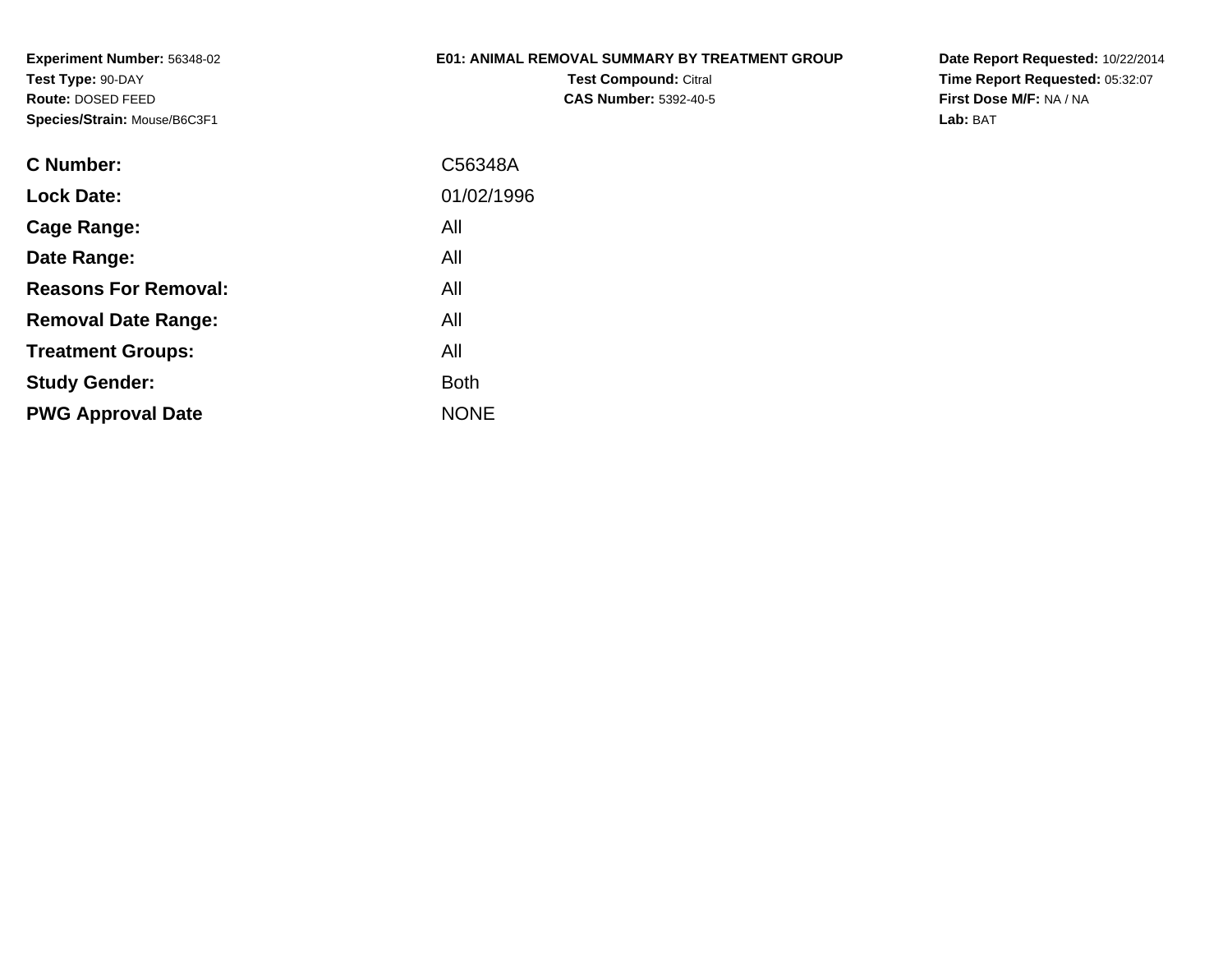## **E01: ANIMAL REMOVAL SUMMARY BY TREATMENT GROUP**

**Test Compound:** Citral

**CAS Number:** 5392-40-5

**Date Report Requested:** 10/22/2014**Time Report Requested:** 05:32:07**First Dose M/F:** NA / NA**Lab:** BAT

#### **MALE**

| <b>TREATMENT</b>       | Moribund<br><b>Sacrifice</b> | Terminal<br><b>Sacrifice</b> |
|------------------------|------------------------------|------------------------------|
| UNTREAT CONTROL        | 0                            | 10                           |
| <b>VEHICLE CONTROL</b> | 0                            | 10                           |
| 3900 PPM               | 0                            | 10                           |
| 7800 PPM               | 0                            | 10                           |
| 15600 PPM              | 0                            | 10                           |
| 31300 PPM              | 4                            | 6                            |
| <b>TOTAL</b>           |                              | 56                           |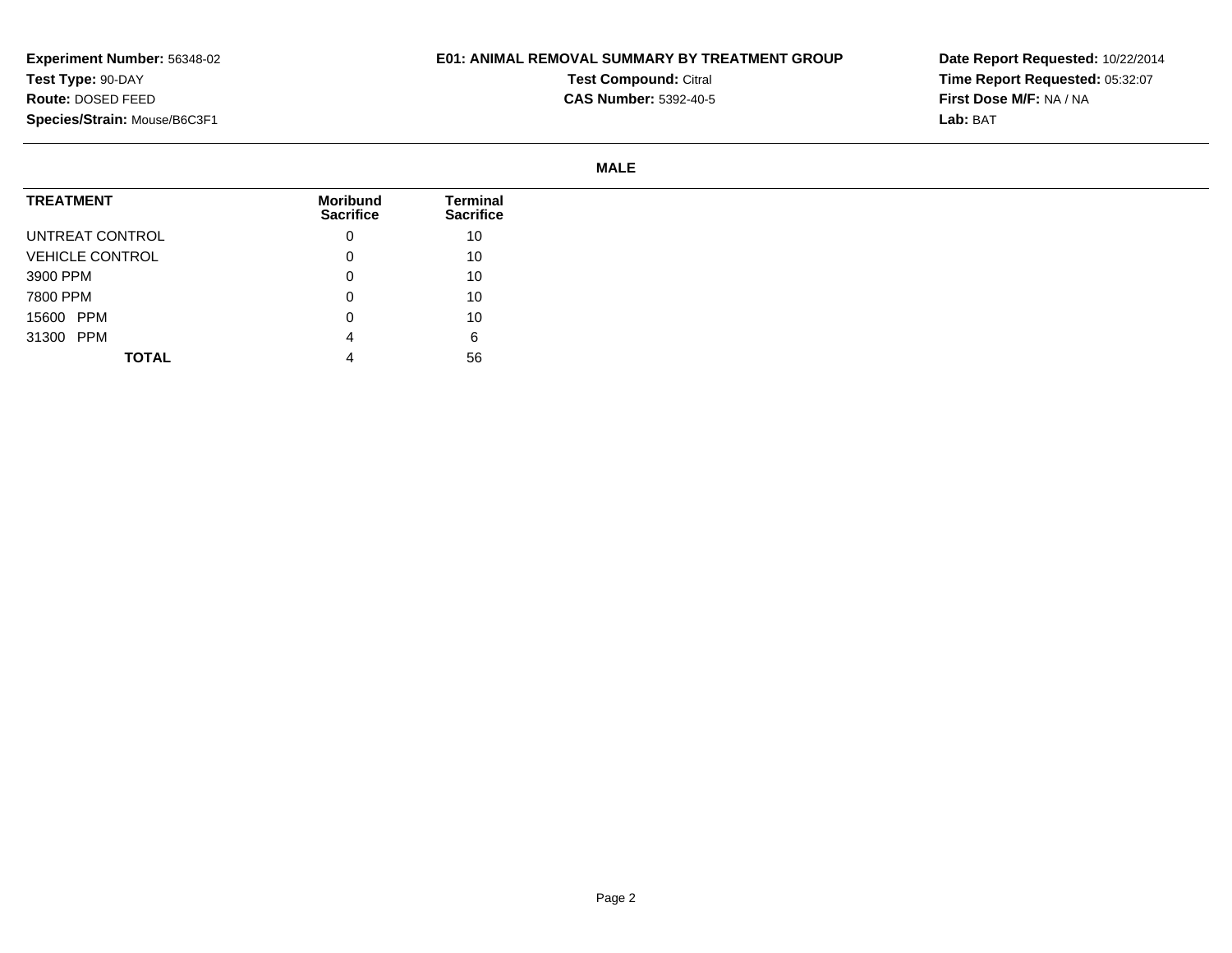## **E01: ANIMAL REMOVAL SUMMARY BY TREATMENT GROUP**

**Test Compound:** Citral **CAS Number:** 5392-40-5

\*\*\*END OF MALE DATA\*\*\*

**Date Report Requested:** 10/22/2014**Time Report Requested:** 05:32:07**First Dose M/F:** NA / NA**Lab:** BAT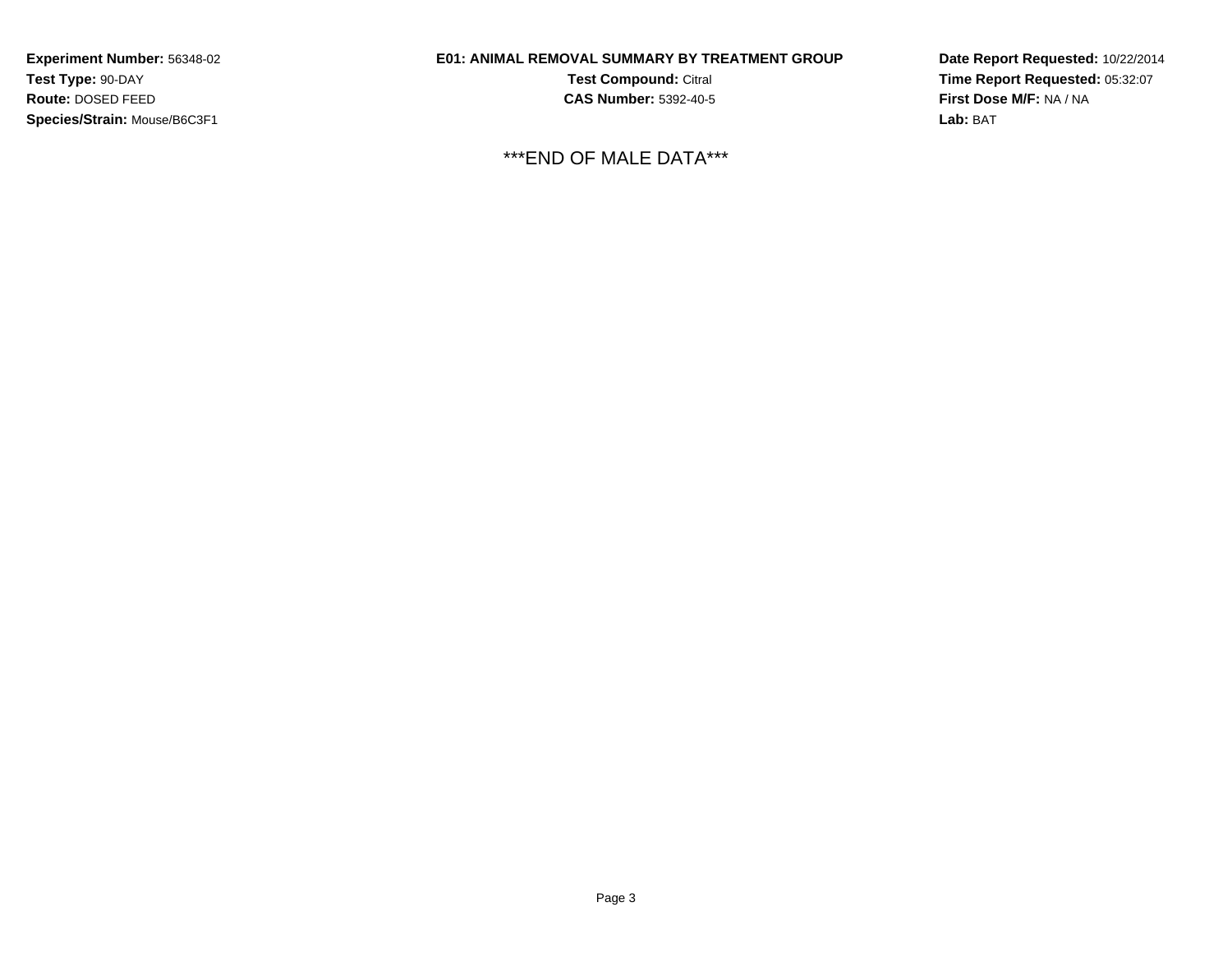## **E01: ANIMAL REMOVAL SUMMARY BY TREATMENT GROUP**

**Test Compound:** Citral

**CAS Number:** 5392-40-5

**Date Report Requested:** 10/22/2014 **Time Report Requested:** 05:32:07**First Dose M/F:** NA / NA**Lab:** BAT

#### **FEMALE**

| <b>TREATMENT</b>       | <b>Moribund</b><br><b>Sacrifice</b> | Terminal<br><b>Sacrifice</b> |
|------------------------|-------------------------------------|------------------------------|
| UNTREAT CONTROL        | 0                                   | 10                           |
| <b>VEHICLE CONTROL</b> | 0                                   | 10                           |
| 3900 PPM               | 0                                   | 10                           |
| 7800 PPM               | 0                                   | 10                           |
| 15600 PPM              | 0                                   | 10                           |
| 31300 PPM              | 0                                   | 10                           |
| <b>TOTAL</b>           | U                                   | 60                           |